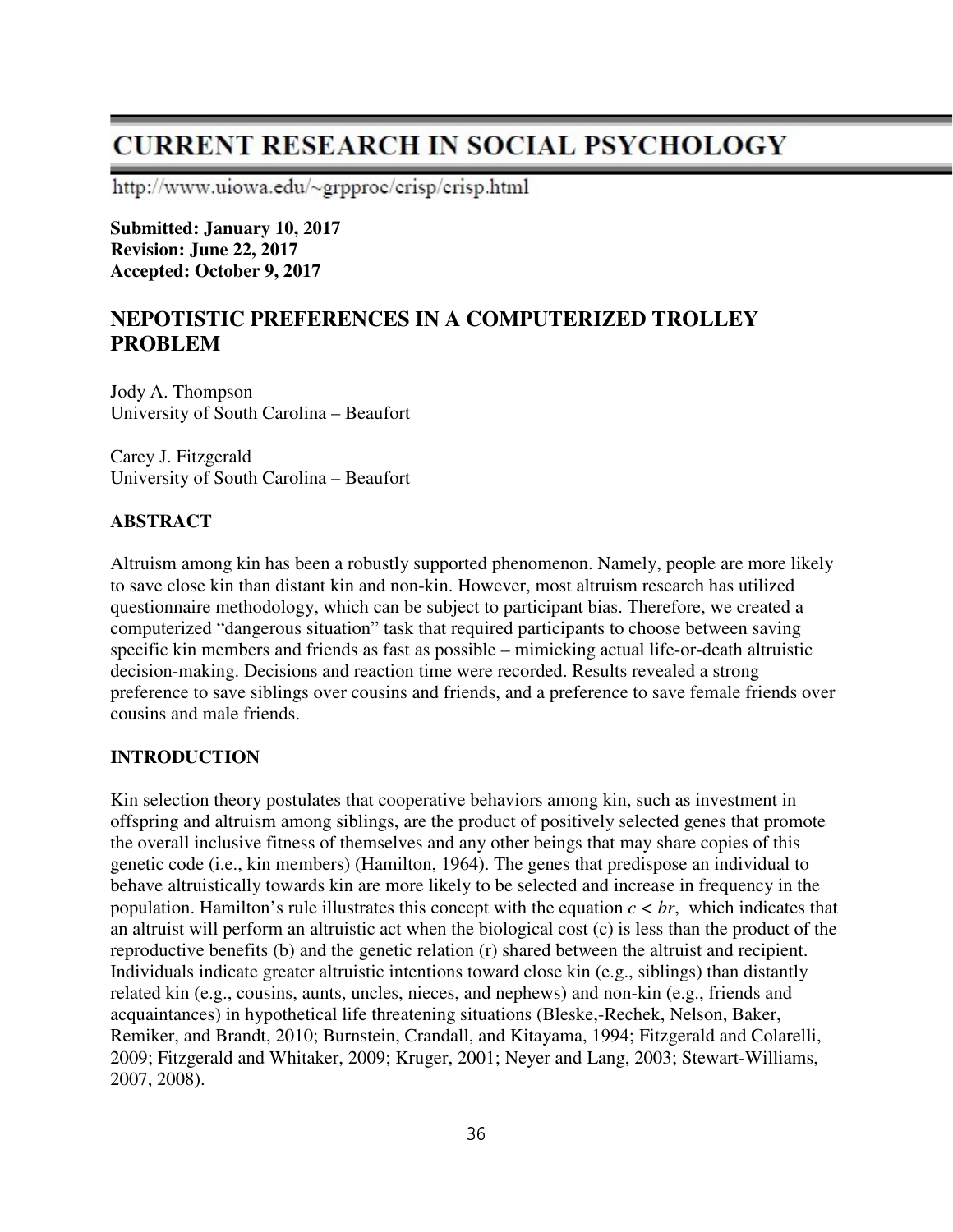Although the basic premise of inclusive fitness theory revolves around the idea that people will engage in nepotistic altruism as a function of genetic relatedness between the altruist and recipient, many other factors have been found to play a role. For instance, past research has found sex differences in the likelihood of saving kin members from life-threatening situations. Specifically, males are more likely than females to help kin in violent scenarios (e.g., when a kin member is being robbed by an armed mugger) (Fitzgerald and Whitaker, 2009). Also, romantic partners who have a biological child together indicate a greater likelihood of saving each other in hypothetical life-threatening scenarios than childless partners as well as partners who have adopted a child together (Fitzgerald, Thompson, and Whitaker, 2010). In fact, these altruistic intentions between romantic partners with adopted children do not differ from those between childless partners (Fitzgerald et al., 2010). Ultimately, people are willing to incur great costs to increase their inclusive fitness and thus the likelihood of passing on these altruistic behaviors – whether these costs consist of giving one's time and/or resources to kin (e.g., raising one's offspring), or risking one's life to save kin (e.g., saving one's sibling from a burning house).

Other research has found that altruism may not be directly related to genetic relation, but rather to emotional closeness between the altruist and the recipient. Korchmaros and Kenny (2001, 2006) found that emotional closeness mediates the relationship between genetic relatedness and altruism. In addition, previous research has found that people tend to be less emotionally close with their siblings than their friends and romantic partners (Fitzgerald et al., 2010; Stewart-Williams, 2008) and these people are more willing to engage in non life-threatening altruism (e.g., giving emotional support, performing household chores, running errands) for people with whom they are more emotionally close (Fitzgerald et al., 2010; Stewart-Williams, 2007, 2008). Although we see this preference to help non-kin in these low-cost situations, when the cost of help becomes life-threatening, people indicate a strong preference to save their close kin over distant kin and non-kin regardless of emotional closeness (Fitzgerald et al., 2010; Stewart-Williams, 2008).

#### **The Trolley Problem**

In the study of ethical and altruistic decision-making, philosophers and psychologists have both utilized a thought experiment known as the *Trolley Problem*. This ethical dilemma places a person in a hypothetical scenario in which he or she is asked to imagine that a trolley is speeding out of control and five people are tied to the tracks – directly in the way of this trolley and thus quickly approaching certain death. In this situation, the participant has the ability to flip a switch that would change the direction of the tracks and lead the trolley down a different path; however, there is one person tied to the tracks on this second path. Therefore, the trolley problem asks the participant to choose between saving one life or five lives.

Although the trolley problem was originally used to assess utilitarian ethics, it has been utilized as a means of assessing kin selection theory. Bleske-Recheck and colleagues (2010) altered the trolley problem to incorporate genetic relatedness and reproductive potential, marked by age of the target, into the equation. In their study, the trolley scenario remained the same, but the individual person tied to the second path of tracks was manipulated to either be a close relative, distant relative, or non-relative. No details were given in regards to the five people tied to the first set of tracks. The results indicated that as the genetic relatedness and reproductive potential of the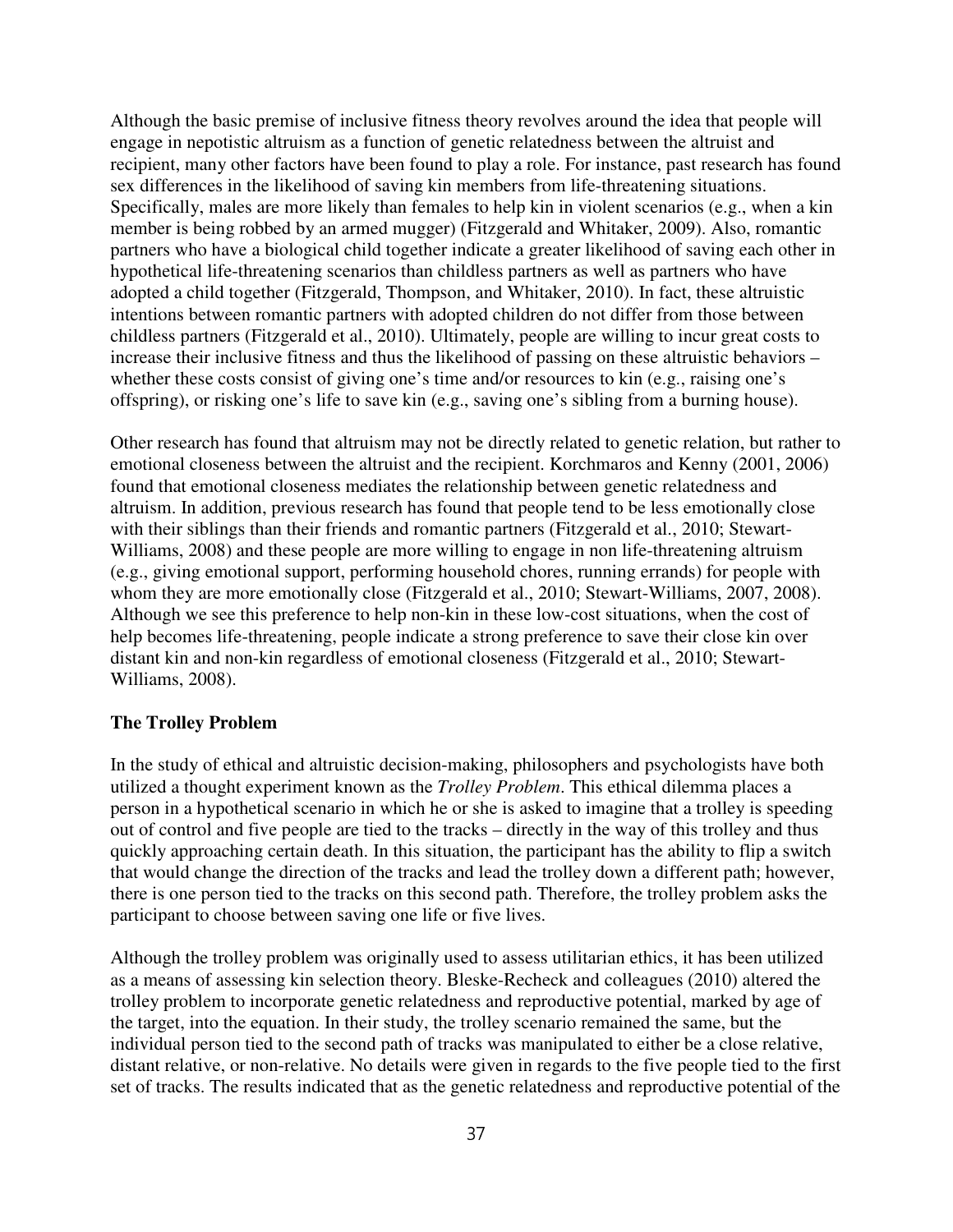single person increased, the likelihood of people choosing to save that one person – and thus sacrificing the other five strangers – increased.

## **Present Study**

Although several studies have found immense support for Hamilton's (1964) inclusive fitness theory, most studies have used a questionnaire methodology – including the strongly supportive results that Bleske-Recheck et al. (2010) found. Because questionnaire methodology can fall prey to social desirability biases, it may not be the most accurate way to measure altruistic tendencies within people. In fact, people believe they are more altruistic than their friends and family members (Fitzgerald et al., 2010). Other research has found inflated altruism ratings when participants were asked to respond to hypothetical life-threatening situations as well (Fitzgerald and Colarelli, 2009; Fitzgerald et al., 2010; Stewart-Williams, 2008).

Madsen and colleagues (2007) found a way of measuring altruism without utilizing a self-report measure. Their study involved measuring how much pain a participant would endure in order to help someone. Their results also supported kin selection theory – finding that people endured longer durations of pain in order to help close kin and reproductively viable kin. However, no participant or kin member was placed in a life-threatening situation – the instances in which the preferences to save kin are supposed to be the most prevalent. Therefore, the focus of the present study was to measure altruistic decision making in life-threatening scenarios where people do not have enough time to reflect upon, and subsequently bias, their decision.

Because it is unethical and impractical to measure altruistic behavior in actual life-threatening situations, this study creates a computerized dangerous situation and records a split-second reaction – mimicking actual life-or-death altruistic decision-making. The present study builds and expands on Bleske-Rechek et al.'s (2010) utilization of the trolley problem for evolutionary psychological research with some minor changes. This study does not completely mimic the trolley problem, but requires participants to make an altruistic decision in regards to whom they would save from a speeding truck.

# **METHOD**

## **Participants**

Participants (N = 102; 59 female, 43 male; *Mage* = 20.8 years, *s* = 1.3) were undergraduate students recruited from the online subject pool of a medium-sized university in the Midwestern United States. All participants were required to have a brother, sister, male cousin, female cousin, close male friend, and close female friend. Prior to the the actual experiment, participants were screened to ensure that every participant possessed all six of these familial and social connections (i.e., brother, sister, male cousin, female cousin, male best friend, and female best fried). Participants who did not have all six of these familial and social connections were excused from the study and therefore did not participate. Participants were given extra credit in one of their psychology courses as compensation for their participation.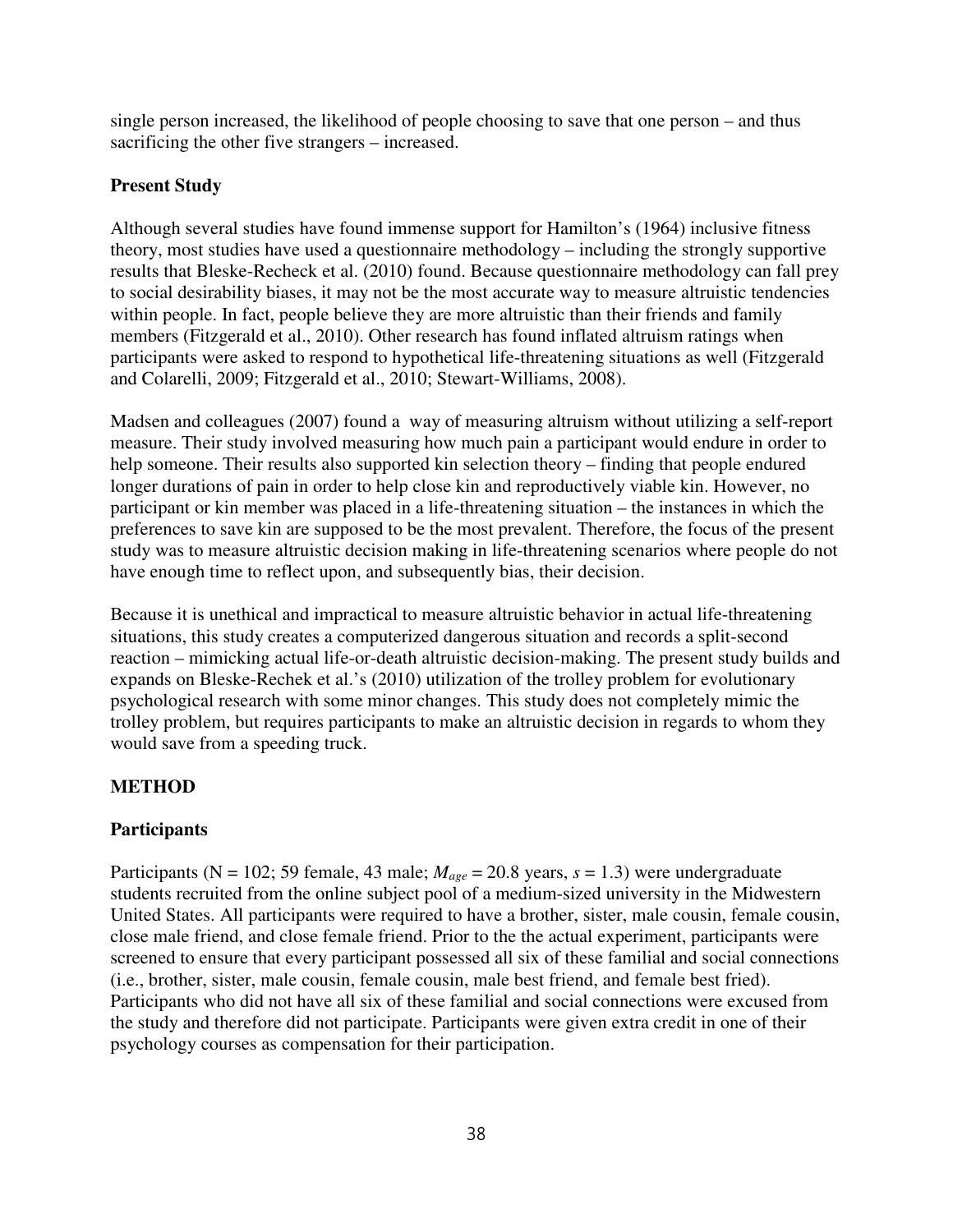#### **Materials**

The materials consisted of a life-threatening altruism computer game that was programmed using Microsoft Excel. This computer game depicts a situation in which two people (images were of stick people) were in front of a truck, and the participant was forced to choose which one to save. The type of people in trouble were manipulated by genetic relatedness to the participant (i.e., brother, sister, male cousin, female cousin, male friend, and female friend). Although both people were presented in front of the truck, one was on the left side of the screen and the other was on the right side.

The scenarios are presented individually on the computer screen. The participant must view the scenario, decide which stick figure to "save," and press a key on the keyboard corresponding to that figure. If the figure the participant wishes to rescue is on the left side of the screen, the participant presses the left arrow key. If the figure is on the right side of the screen, the participant presses the right arrow key. The placement of the stick figures on the left and right side of the screen was counterbalanced. Therefore, participants were presented with each scenario twice (e.g., they had to choose between saving their brother and sister twice – one time in which the brother figure was on the left of the screen while the sister was on the right, and a second time in which the sister figure was on the left side of the screen and the brother on the right). When the participant makes a choice – by pressing either the left or right arrow keys on the keyboard – the computer program records the reaction time, labels it based on which scenario it was in response to, and stores it in an Excel file. That specific reaction time associated with the participant's choice, then gets assigned to the target who the participant chose to rescue.

The scenario then disappears from the screen, an intermediary screen appears with a message that states "press enter when ready for the next trial." This continues for a total of 10 practice scenarios in order to acquaint the participants with the program. After the 10 practice trials, a window appears notifying the participants that they will begin the actual trials. The participants responded to 30 actual trials in the same format as the practice trials. There were a total of 30 combinations of scenarios (pairing each stick "person" with each other "person" on each side of the screen). All of the trials were presented in random order.

#### **Procedure**

Participants were seated in front of a computer and given two consent forms – one for the experimenter's records and one for the participant's records. After signing the consent forms they were presented with the computer program. The initial screen required the participants to enter the names of their brother, sister, male cousin, female cousin, male best friend, and female best friend. If the participants had more than one person for a category (i.e., more than one brother), they were advised to enter the name of the person who was closest to the participant in age. These names would appear under each stick figure during the trials of the game so that the participant would know which figure was representing which kin member or friend.

The participants were also required to enter their age and sex. After entering this information, the participants pressed the "Enter" key and began playing the computer game. Participants were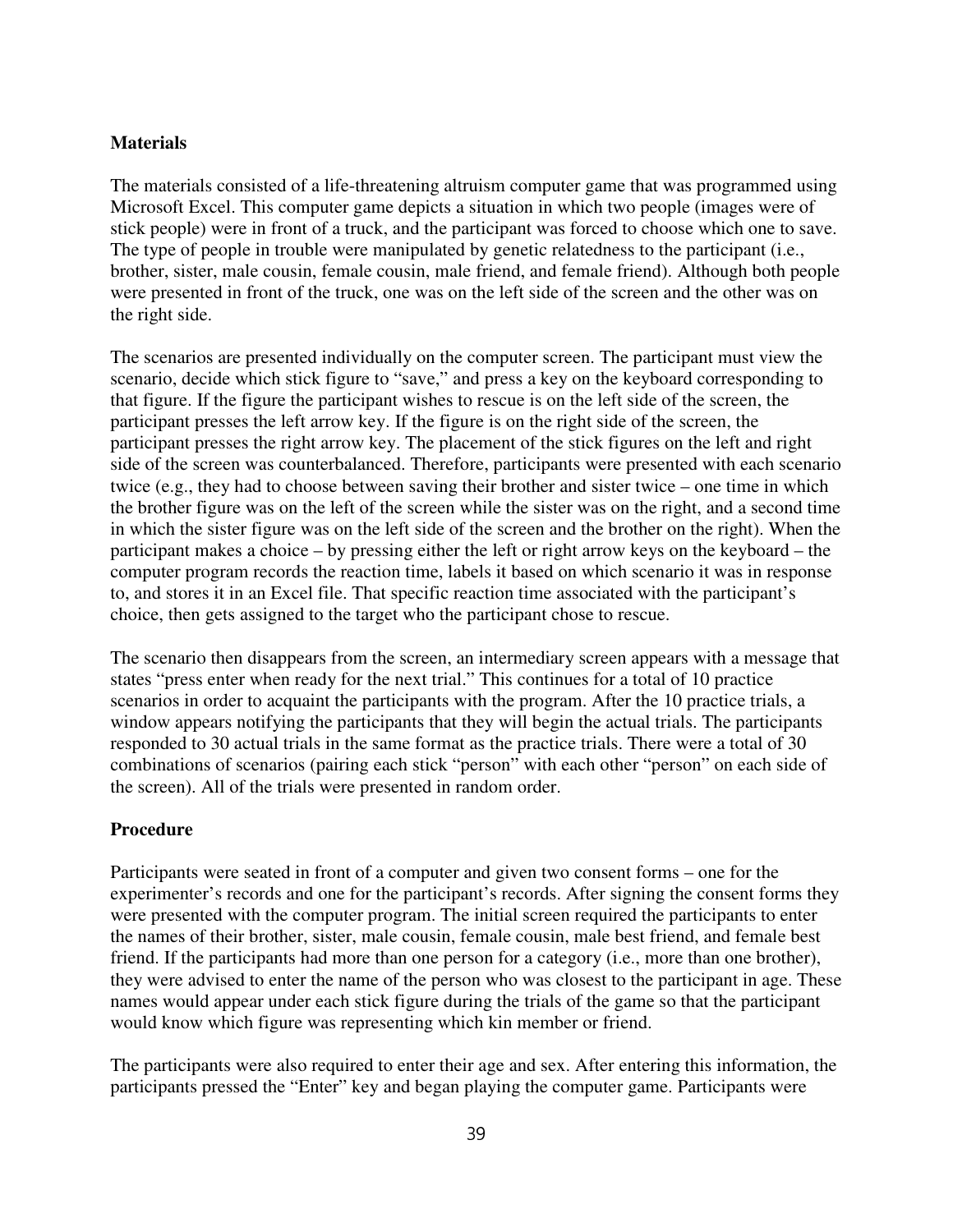advised to respond as quickly as possible in each trial. Upon completing the computerized task, participants were debriefed as to the nature of the study.

# **RESULTS**

The mean reaction time of participants' responses was  $M_{RT}$  = .867 seconds,  $s = .23$ . The participants' choices of whom to save were recorded and analyzed using nonparametric Chisquare tests for each combination of persons in peril. Reaction times were also recorded and analyzed using Independent-samples *t*-tests.

There were no significant differences between males' and females' choices regarding who to save, nor were there any sex differences in reaction time. When asked to choose between saving one's brother and sister, participants indicated no significant preference for either sibling  $(p =$ .123). However, participants chose to save their brothers when they were paired with cousins and friends. Specifically, participants chose to rescue their brother over male cousins, chi-square $(1)$  = 113.26,  $p < .001$ , female cousins, chi-square(1) = 75.37,  $p < .001$ , male friends, chi-square(1) = 70.59,  $p < .001$ , and female friends, and chi-square(1) = 65.96,  $p < .001$ . The same preference for siblings was found when participants' sisters were paired with cousins and friends. Specifically, participants chose to rescue their sister over male cousins chi-square(1) =  $101.65$ ,  $p < .001$ , female cousins, chi-square(1) = 65.96,  $p < .001$ , male friends, chi-square(1) = 53.02,  $p < .001$ , and female friends, and chi-square $(1) = 49.02$ ,  $p < .001$ .

When asked to choose between cousins, participants were just as likely to save their male and female cousins (*p* = .069). Participants also did not indicate a preference to save their male or female cousin over their male friends,  $(p = .575$  and  $p = .093$  respectively). However, participants chose to save their female friend more often than their male cousins, chi-square(1) =  $11.29$ ,  $p =$ .001, females cousins, chi-square(1) = 3.84,  $p = .050$ , and male friends, chi-square(1) = 15.37,  $p$ < .001. See Table 1 for the number of decisions made to save each person.

|                 | Chosen Kin     |               |                |        |             |             |  |
|-----------------|----------------|---------------|----------------|--------|-------------|-------------|--|
|                 | Member/Friend  |               |                |        |             |             |  |
| Scenario/Choice | <b>Brother</b> | <b>Sister</b> | Male<br>Female |        | Male        | Female      |  |
| Presented:      | (B)            | (S)           | Cousin         | Cousin | <b>Best</b> | <b>Best</b> |  |
|                 |                |               | (MC)           | (FC)   | Friend      | Friend      |  |
|                 |                |               |                |        | (MF)        | (FF)        |  |
| $B-S$           | 101            | 113           | ---            |        |             | ---         |  |
| <b>B-MC</b>     | 178            |               | 26             |        |             |             |  |
| B-FC            | 164            | ---           | ---            | 40     |             | ---         |  |
| $B-MF$          | 162            |               |                |        | 42          |             |  |
| $B-FF$          | 160            |               |                |        |             | 44          |  |
|                 |                |               |                |        |             |             |  |
| S-MC            |                | 174           | 30             |        |             |             |  |
| S-FC            |                | 160           |                | 44     |             |             |  |
| S-MF            |                | 154           |                |        | 50          |             |  |

Table 1. Total number of altruistic responses toward each kin member/friend in every scenario  $(N_{\text{Responses}} = 204)^{\dagger}$ .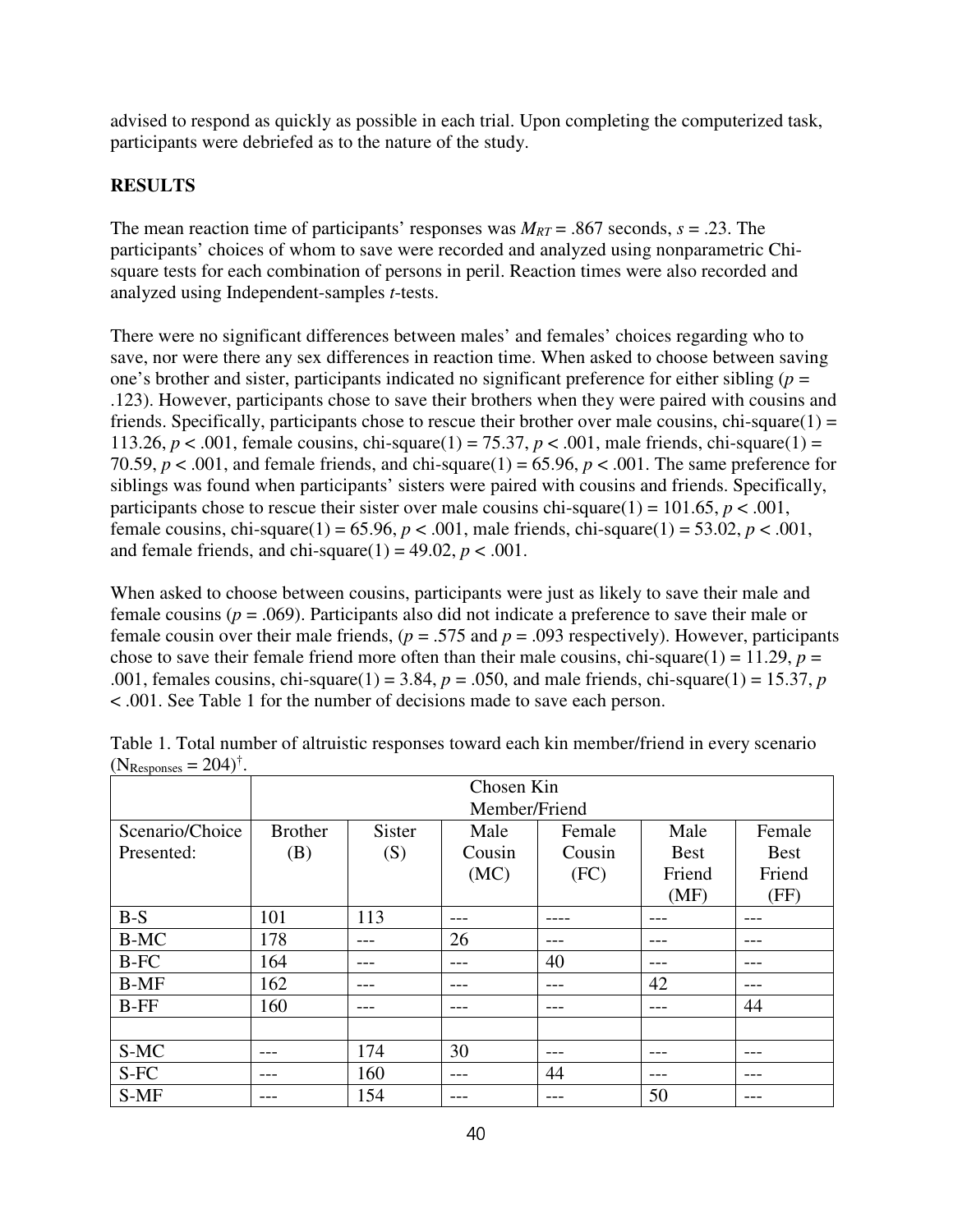| $S$ -FF | ---   | 152     | $---$   | $-- -$ | $- - -$ | 52  |
|---------|-------|---------|---------|--------|---------|-----|
|         |       |         |         |        |         |     |
| MC-FC   | ---   | $- - -$ | 89      | 115    | $---$   | --- |
| MC-MF   | ---   | ---     | 98      | ---    | 106     | --- |
| MC-FF   | $---$ | $---$   | 78      | $---$  | $---$   | 126 |
|         |       |         |         |        |         |     |
| FC-MF   | ---   | $- - -$ | $---$   | 114    | 90      | --- |
| FC-FF   | ---   | ---     | $- - -$ | 88     | --      | 116 |
|         |       |         |         |        |         |     |
| MF-FF   | ---   | $- - -$ | $- - -$ | ---    | 74      | 130 |

*† Every participant was presented with each comparison twice, thus although the N = 102, the NResponses = 204.* 

After assessing preferences in decision-making, mean reaction times were analyzed to examine whether participants would respond faster to saving kin. Independent-samples t-tests did not reveal any significant differences in reaction times for any scenario. However, these analyses were performed on the decisions that participants had already made (see Table 1), so this lack of difference may be due to the uneven sample sizes that were analyzed. See Table 2 for the mean reaction times and *p* values for every scenario.

| Table 2. Mean (SD) reaction times (in seconds) for altruistic responses toward each kin |  |
|-----------------------------------------------------------------------------------------|--|
| member/friend in every scenario                                                         |  |

|                 | Chosen Kin     |          |           |            |             |             | $\boldsymbol{p}$ |
|-----------------|----------------|----------|-----------|------------|-------------|-------------|------------------|
|                 | Member/Friend  |          |           |            |             |             |                  |
| Scenario/Choice | <b>Brother</b> | Sister   | Male      | Female     | Male        | Female      |                  |
| Presented:      | (B)            | (S)      | Cousin    | Cousin     | <b>Best</b> | <b>Best</b> |                  |
|                 |                |          | (MC)      | (FC)       | Friend      | Friend      |                  |
|                 |                |          |           |            | (MF)        | (FF)        |                  |
| $B-S$           | .85(.50)       | .78(.38) | $---$     |            |             |             | .41              |
| <b>B-MC</b>     | .85(.43)       | $---$    | .65(.26)  | ---        |             | ---         | .07              |
| $B-FC$          | .79(.42)       | $---$    | ---       | .61(.22)   |             | ---         | .07              |
| <b>B-MF</b>     | .84(.50)       | $---$    | $---$     | $---$      | .68(.19)    | ---         | .15              |
| <b>B-FF</b>     | .85(.53)       | $---$    | $---$     | $---$      | $---$       | .77(0.47)   | .56              |
|                 |                |          |           |            |             |             |                  |
| S-MC            | $---$          | .86(.48) | 1.05      | ---        | ---         | ---         | .19              |
|                 |                |          | (.64)     |            |             |             |                  |
| S-FC            | $---$          | .82(.46) | $---$     | .65(.16)   |             | ---         | .11              |
| S-MF            |                | .92(.51) | $---$     | ---        | .80(.13)    | ---         | .52              |
| S-FF            |                | .90(.46) | ---       | ---        | ---         | .84(.54)    | .59              |
|                 |                |          |           |            |             |             |                  |
| MC-FC           | $---$          | ---      | 1.17      | 1.03(0.64) | $---$       | ---         | .29              |
|                 |                |          | (.66)     |            |             |             |                  |
| MC-MF           | $---$          | $---$    | .84(.49)  | $---$      | .92(.56)    | $---$       | .45              |
| MC-FF           | $---$          | $---$    | .93(0.49) | $---$      | ---         | .92(.60)    | .96              |
|                 |                |          |           |            |             |             |                  |
| FC-MF           | $- - -$        |          | $---$     | .87(.50)   | .82(.42)    | ---         | .61              |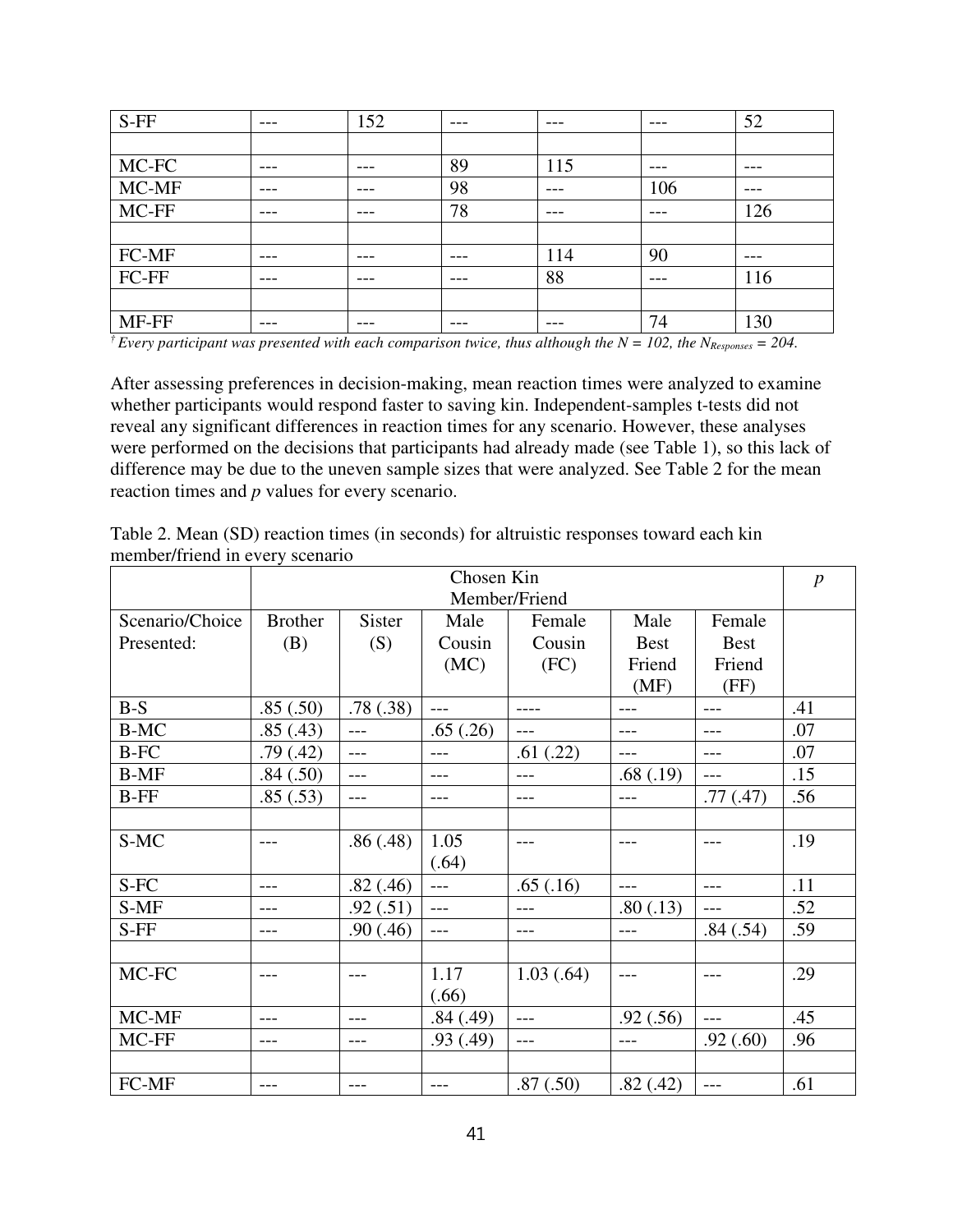| $\overline{\phantom{a}}$<br>Ηı<br>$\overline{\phantom{0}}$ | --- | $- - -$ | $- - -$ | ∩5<br>∼<br>∸<br>.<br>$\cdot$ | $---$           | ∩.<br>44<br>.8t    | 74<br>$\cdot$ |
|------------------------------------------------------------|-----|---------|---------|------------------------------|-----------------|--------------------|---------------|
|                                                            |     |         |         |                              |                 |                    |               |
| . .                                                        | --- | $- - -$ | $- - -$ | $---$                        | ╭<br>.40<br>ره. | Q<br>74<br>$\cdot$ | .68           |

#### **DISCUSSION**

The purpose of the present study was to examine the potential altruistic responses in split-second decision-making. Because most research into kin selection has capitalized on the questionnaire methodology – which can fall prey to the social desirability bias – this study aimed to investigate nepotistic altruism with a method that required participants to respond in  $\approx 1$  second. This study has produced – to the authors' knowledge – the first method in which participants must react to a life-threatening event in a matter of seconds – a method that may help eliminate the social desirability bias in altruism research.

The reaction time methodology may not only help in decreasing the social desirability bias and dishonest responding, but also provide a more realistic setting for life-threatening altruism to take place. One of the quintessential life-threatening altruism examples is the *burning house scenario*. This example is given to participants by asking them to imagine that one of their kin members is trapped in a burning house and s/he needs the participant to rescue them. The participants are then asked to rate their willingness to rescue the target on a Likert-type scale (Burnstein et al., 1994; Fitzgerald and Colarelli, 2009; Fitzgerald et al., 2010; Stewart-Williams, 2007, 2008). Although this example has been shown to produce valid and supportive results, the fact that participants are able to think and reflect upon an imaginary situation and have ample time to respond is unrealistic. In the case of most life-threatening altruistic scenarios – especially in our evolutionary past, where life-threatening scenarios were primarily related to fighting off predators and enemies – there is not much time to think and react. If one were to actually have to rescue a kin member from a blazing house, or save someone from a speeding truck, they would only have seconds to react. Therefore, these data reflect a potentially new frontier in studying altruism in a more realistic setting.

Ultimately, the results supported kin selection theory. When forced to choose between saving one's brother and one's sister, there was almost no distinct choice made. However, participants almost always chose to save their siblings over cousins and friends. There was also a significant preference to save cousins over male friends – once again finding support for kin selection theory – but this preference to save female friends more than cousins and male friends warrants further research. This finding contradicts previous findings, which have not found any preference to rescue female friends in life or death situations over distant kin or male friends (Fitzgerald and Colarelli, 2009; Stewart-Williams, 2008). However, other research has found a greater a preference to save female kin and friends over male kin and friends in violent scenarios (Fitzgerald and Whitaker, 2009), so this preference to save female friends in the present study may be the product of participants viewing the scenario as violent. It is also possible that females have much to offer their friends. In the case of fellow female friends, they can offer cooperative social support and emotional closeness (Taylor et al., 2000), which would lend support for other kin selection studies that have found a mediating effect from emotional closeness (Korchmaros and Kenny, 2001; 2006). In the case of males, female friends could be viewed as potential reproductive partners, thus rescuing them would help increase one's reproductive opportunities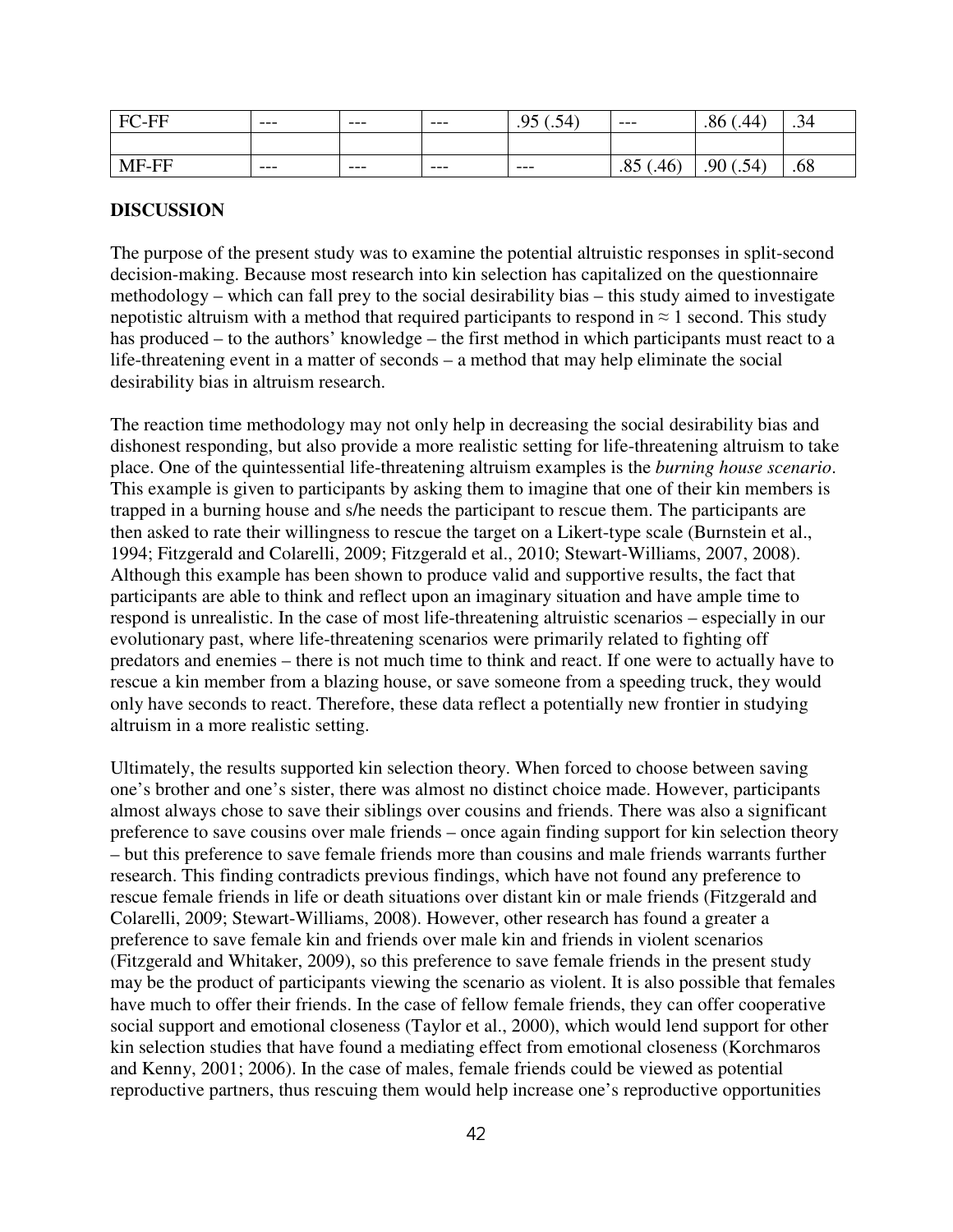and overall inclusive fitness. Participants were not required to specify if the female friend they were imagining for the study was a romantic partner, which is one of the limitations of this study.

#### **Limitations and Directions for Future Research**

This study possesses limitations that may be remedied in future research. For instance, an adequate sample size was recruited based on a power analysis, but future studies with larger sample size would help produce stronger support. Future research could add certain consequences and perhaps study a learning curve of altruism.

Another limitation to the study focuses on the fact that – although participants were forced to choose between saving kin members and/or friends – they were still able to choose, and therefore unequal response sizes among the trials were formed. This could have led to the complete lack of effects when comparing reaction times of the participants' responses. Future research could rectify this by giving the participants trials in which s/he is presented with a kin member and friend, but the experimenter/program instructs the participants to save a specific person – not allowing the participant to choose. This could produce an equal number of trial responses for each target and allow researchers to reliably analyze and compare reaction times.

#### **Conclusion**

The present study provides a new and innovate method to help produce valid and reliable support for kin selection theory. Although this study had some limitations, it may allow for a new movement in creative and realistic methods for studying altruism among humans. From the data produced in this study, we now have empirical evidence displaying that nepotistic tendencies are prevalent even when people respond in less than one second.

#### **REFERENCES**

- Bleske-Rechek, A., Nelson, L. A., Baker, J. P., Remiker, M. W., and Brandt, S. J. (2010). Evolution and the trolley problem: People save five over one unless the one is young, genetically related, or a romantic partner. *Journal of Social, Evolutionary, and Cultural Psychology, 4,* 115-127.
- Burnstein, E., Crandall, C., and Kitayama, S. (1994). Some neo-Darwinian rules for altruism: Weighing cues for inclusive fitness as a function of the biological importance of the decision. *Journal of Personality and Social Psychology, 67,* 773-789.
- Fitzgerald, C.J., and Colarelli, S.M. (2009). Altruism and reproductive limitations. *Evolutionary Psychology, 7,* 234-252.
- Fitzgerald, C. J., Thompson, M. C., and Whitaker, M. B. (2010). Altruism among romantic partners: Biological offspring as a genetic bridge between altruist and recipient. *Evolutionary Psychology, 8,* 462-476.